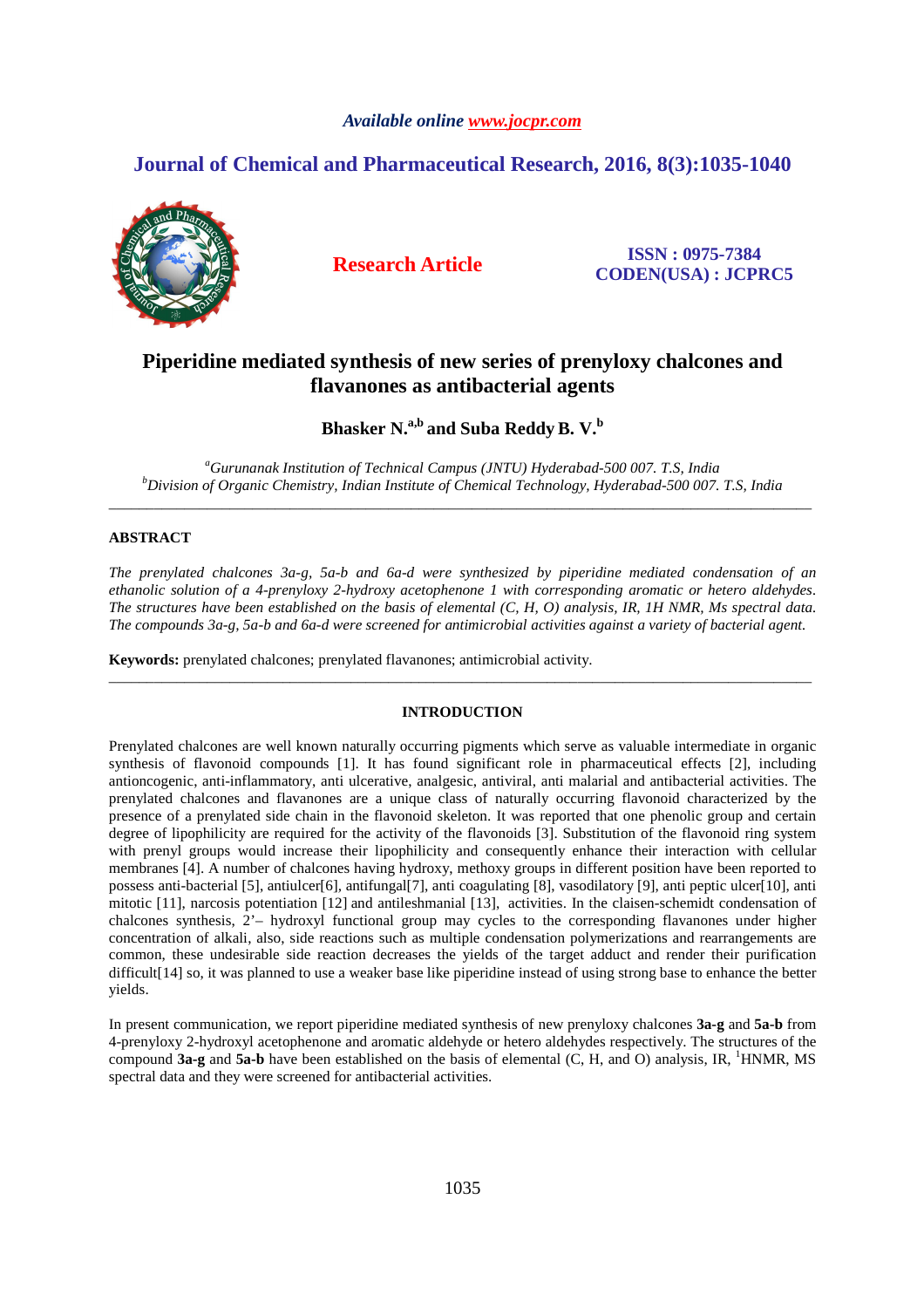#### **EXPERIMENTAL SECTION**

\_\_\_\_\_\_\_\_\_\_\_\_\_\_\_\_\_\_\_\_\_\_\_\_\_\_\_\_\_\_\_\_\_\_\_\_\_\_\_\_\_\_\_\_\_\_\_\_\_\_\_\_\_\_\_\_\_\_\_\_\_\_\_\_\_\_\_\_\_\_\_\_\_\_\_\_\_\_

Melting points were determined in open capillary tubs and were not corrected. IR spectra (KBr,  $\lambda$ <sub>max</sub> in cm<sup>-1</sup>) were recorded on a Bruker IFS 66V spectrometer, <sup>1</sup>H NMR spectra (chemical shifts in  $\delta$ , Ppm) on a Gemini-400 MHz spectrometer in CDCl<sub>3</sub> using tetramethyl silane as the internal standard and MS spectra on a VG 7070H spectrometer. The purity of the compounds was verified by TLC (benzene/ethyl acetate, 9:1), using Merck brand Silica Gel-G plates and spotting was done using iodine. The major compound **1** was prepared from adopting the published procedure with the same melting point.

### **4'-prenyloxy, 2'-hydroxyacetophenone 1.**

A solution of β-resacetophenone (0.5g) in acetone (10ml) was refluxed with prenyl bromide (0.4ml) and anhydrous potassium carbonate (2gms) for 3hrs. The product crystallized from light petroleum ether at low temperature as colorless thick needles (0.5gms) m.p.  $45-47^{\circ}$ C, red ferric reaction; R<sub>f</sub> 0.30, solvent (benzene-lightpetroleum1:1) *Vmax* 1640 cm-1.

**General procedure for synthesis of 4'-prenyloxy, 2'-hydroxy chalcones 3**. To a mixture of 4'-prenyloxy, 2' hydroxy aceto phenone **1** (0.01mole) and aromatic aldehyde **2a-g** (0.01 moles) were dissolved in EtOH (50mL). Piperidine (1 mL) was added and refluxed. After the completion of reaction, which was monitored by TLC, ethanol was distilled off and residue was poured on ice water (100mL). It was kept overnight in the refrigerator. The resulting solid was collected by filtration, washed with distilled water and crystallized from methanol to give corresponding chalcones **3a-g**.

**Synthesis of 1-[2-Hydroxy 4-(3-methyl-but-2-enyloxy)-phenyl]-3-(4-methoxy-phenyl) -proenone(3a).** Yellow solid (0.68 g, 48.8%); mp.87<sup>o</sup>C IR (KBr,cm<sup>-1</sup>), 3420 ( $v_{OH}$ ), 1630 ( $v_{C=O}$ ), 1130 ( $v_{=CH-O}$ ), <sup>1</sup>H NMR (400 MHz, CDCl<sub>3</sub>); 1.75 (s, 6H, =C (CH<sub>3</sub>)<sub>2</sub>), 3.82 (s, 3H, -OCH<sub>3</sub>), 4.61 (d, 2H, =CH-CH<sub>2</sub>-), 5.46 (t, 1H, =CH-CH<sub>2</sub>-), 7.95 (d, 1H, 6'-H), 6.34 (d, 1H, 5'-H), 6.54 (s, 1H, 3'-H), 7.92 (d, 1H, Cα H, *J* = 15.3Hz), 8.12 (d, 1H, Cβ H, *J* = 15.3Hz), 13.62 (s, 1H, 2'-OH), 7.33 (m, 2H, 1,5-H), 7.46 (m, 2H, 2,4-H); Ms M/z 338; Anal. Calcd for C<sub>21</sub> H<sub>22</sub> O<sub>4</sub> (338.43); C, 74.71; H, 6.65; O, 18.98. Found: C, 74.52; H, 6.56; O, 18.90.

**Synthesis of 1-[2-Hydroxy4-(3-methyl-but-2-enyloxy)-phenyl]-3-p-tolyl-proenone(3b).**Yellow solid (0.61 g, 42.6%); mp. 91 °C; IR (KBr, cm<sup>-1</sup>) 3440 ( $v_{OH}$ ), 1640 ( $v_{C=0}$ ), 1160 ( $v_{C=CH-O}$ ), <sup>1</sup>H NMR (400 MHz, CDCl<sub>3</sub>); 1.72 (s, 6H, =C (CH3)2), 2.40 (s, 3H, -CH3), 4.58 (d, 2H, =CH-CH2-), 5.46 (t, 1H, =CH-CH2-), 7.68 (d, 1H, 6'-H), 6.42 (d, 1H, 5'-H), 6.52 (s, 1H, 3'-H), 6.92 (d, 1H, Cα H, *J* = 15.3Hz), 7.82 (d, 1H, Cβ H, *J* = 15.3Hz), 13.54 (s, 1H, 2'-OH), 7.13 (m, 2H, 1, 5-H), 7.26 (m, 2H, 2,4-H); Ms /z 322; Anal. Calcd for C <sub>21</sub>H<sub>22</sub> O<sub>3</sub>(322.16); C, 78.48; H, 6.98; O, 14.98. Found: C, 78.23; H, 6.84; O, 14.88.

**Synthesis of 1-[2-Hydroxy 4-(3-methyl-but-2-enyloxy)-phenyl]-3-(4-chloro-phenyl)-proenone(3c).** Light yellow solid (0.53 g, 40.8%); mp. 185°C IR(KBr, cm<sup>-1</sup>) 3500 ( $v_{OH}$ ), 1650 ( $v_{C=0}$ ), 1210 ( $v_{C=CH-O}$ ), <sup>1</sup>H NMR (400 MHz, CDCl3), 1.75 (s, 6H, =C (CH3)2), 4.52 (d, 2H, =CH-CH2-), 5.45 (t, 1H, =CH-CH2-), 7.65 (d, 1H, 6'-H), 6.52 (d, 1H, 5'-H), 6.65 (s, 1H, 3'-H), 6.82 (d, 1H, Cα H, *J* = 15.3Hz), 7.64 (d, 1H, Cβ H, *J* = 15.3Hz), 13.70 (s, 1H, 2'-OH), 7.03 (m, 2H, 1,5-H), 7.29 (m, 2H, 2,4-H); Ms M/z 342; Anal. Calcd for C<sub>20</sub>H<sub>19</sub>ClO<sub>3</sub> (342.12), C, 70.11; H, 5.95; O, 14.18. Found: C, 70.07; H, 5.57; O, 14.04.

**Synthesis of 3-(4-Dimethylamino-henyl)-1-[2-hydroxy-4-(3-methyl-but-2-enyloxy)-phenyl]-propnone (3d).** Dork red solid (0.38 g, 24.6%); mp. 95 °C; IR (KBr, cm<sup>-1</sup>): 3420 ( $v_{OH}$ ), 1630 ( $v_{C=0}$ ), 1130 ( $v_{C=CH-O}$ ); <sup>1</sup>H NMR(400 MHz, CDCl3), 1.78 (s, 6H, =C (CH3)2), 2.83 (s, 6H, -N(CH3)2), 4.58 (d, 2H, =CH-CH2-), 5.46 (t, 1H, =CH-CH2-), 7.90 (d, 1H, 6'-H), 6.34 (d, 1H, 5'-H), 6.54 (s, 1H, 3'-H), 6.92 (d, 1H, Cα H, *J* = 15.3Hz), 7.82 (d, 1H, Cβ H, *J* = 15.3Hz), 13.48 (s, 1H, 2'-OH), 7.13 (m, 2H, 1,5-H), 7.26 (m, 2H, 2,4-H); Ms M/z 351; Anal. Calcd for  $C_2H_2SO_3$ (351.18); C, 75.19; H, 7.17; O, 13.66, N, 3.99. Found: C, 75.10; H, 6.95; O, 13.76, N; 3.87

**Synthesis of 1-[2-Hydroxy-4-(3-methyl-but-2-enyloxy)-phenyl]-3-(2-chloro-phenyl)-proenone (3e).**Yellow solid (0.54 g, 41.6%); mp.89 °C; IR (KBr, cm<sup>-1</sup>): 3420 ( $v_{OH}$ ), 1630 ( $v_{C=0}$ ), 1130 ( $v_{C=CH-O}$ ); <sup>1</sup>H NMR (400 MHz, CDCl3); 1.78 (s, 6H, =C (CH3)2), 4.50 (d, 2H, =CH-CH2-), 5.42 (t, 1H,=CH-CH2-), 7.83 (d, 1H, 6'-H), 6.85 (d, 1H, 5'-H), 6.95 (s, 1H, 3'-H), 7.02 (d, 1H, Cα H, *J* = 15.3Hz), 7.62 (d, 1H, Cβ H, *J* = 15.3Hz), 13.50 (s, 1H, 2'-OH), 7.03 (m, 2H, 3,6-H), 7.28 (m, 2H, 4,5-H); Ms M/z 323; Anal. Calcd for  $C_{20}H_{19}ClO<sub>3</sub>$  (342.10); C, 70.11; H, 5.65; O, 14.28. Found: C, 70.09; H, 5.58; O, 14.01.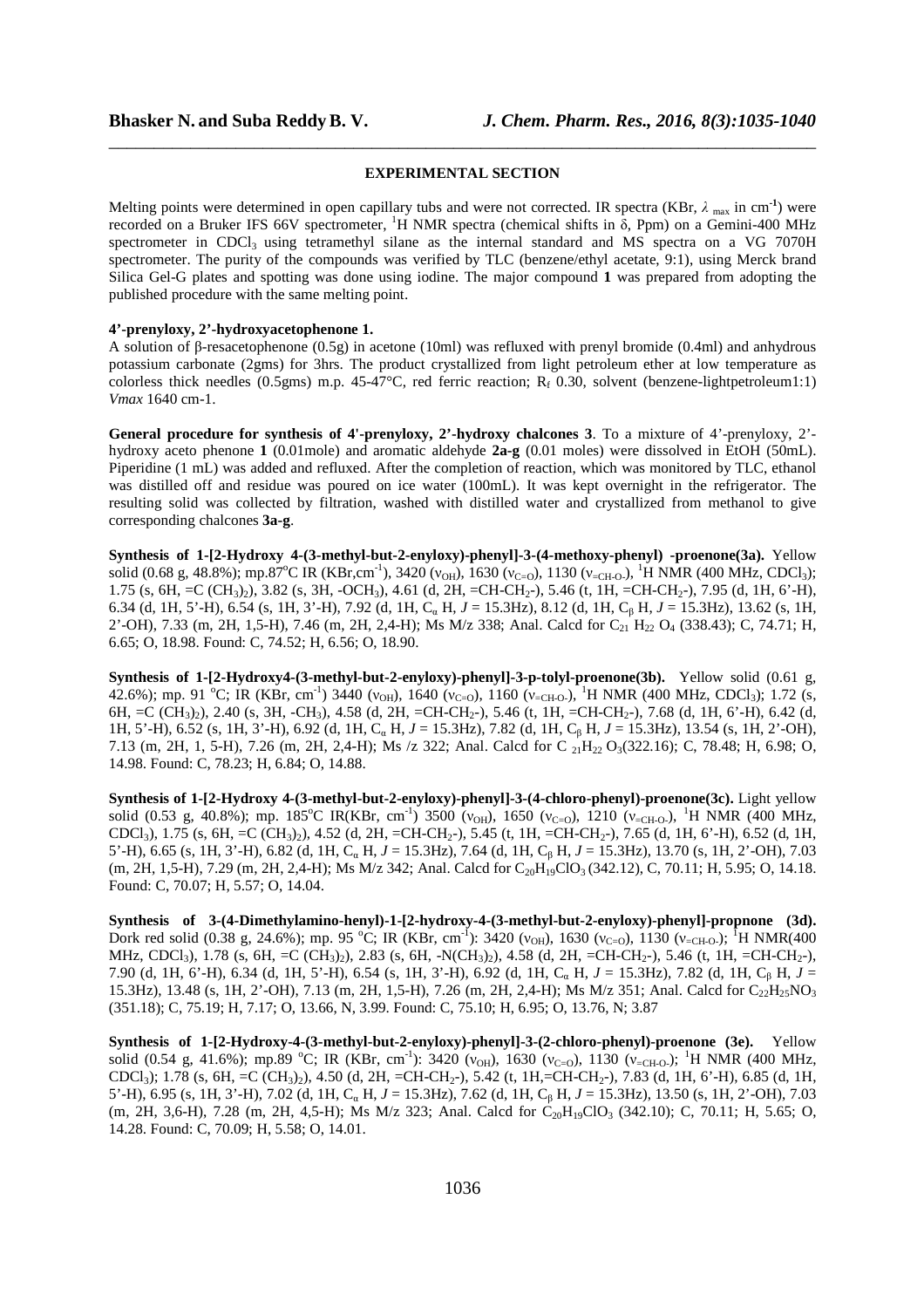**Synthesis of 1-[2-Hydroxy-4-(3-methyl-but-2-enyloxy)-phenyl]-3-(3-nitro-phenyl)-proenone (3f).**Light yellow solid (0.45 g, 36.6%); mp.103 °C; IR (KBr, cm<sup>-1</sup>): 3420 ( $v_{OH}$ ), 1630 ( $v_{C=0}$ ), 1130 ( $v_{C=CH-O}$ ); <sup>1</sup>H NMR (400 MHz, CDCl<sub>3</sub>); 1.78 (s, 6H, =C (CH<sub>3</sub>)<sub>2</sub>), 4.58 (d, 2H, =CH-CH<sub>2</sub>-), 5.46 (t, 1H, =CH-CH<sub>2</sub>-), 7.76 (d, 1H, 6'-H), 6.40 (d, 1H, 5'-H), 6.52 (s, 1H, 3'-H), 6.92 (d, 1H, Cα H, *J* = 15.3Hz), 7.82 (d, 1H, Cβ H, *J* = 15.3Hz), 13.45 (s, 1H, 2'-OH), 7.13 (m, 2H, 1,5-H), 7.26 (m, 2H, 2,4-H); Ms M/z 353; Anal. Calcd for  $C_{20}$  H<sub>19</sub>N O<sub>5</sub> (353.13): C, 67.98; H, 5.45; O, 22.69 N, 3.96. Found: C, 67.85; H, 5.42; O, 22.54; N, 3.86.

\_\_\_\_\_\_\_\_\_\_\_\_\_\_\_\_\_\_\_\_\_\_\_\_\_\_\_\_\_\_\_\_\_\_\_\_\_\_\_\_\_\_\_\_\_\_\_\_\_\_\_\_\_\_\_\_\_\_\_\_\_\_\_\_\_\_\_\_\_\_\_\_\_\_\_\_\_\_

**Synthesis of 1-[2-Hydroxy-4-(3-methyl-but-2-enyloxy)-phenyl]-3-(4-nitro-phenyl)-proenone** *(***3g).**Yellow solid (0.75 g, 26.6%); mp.161 °C; IR (KBr, cm<sup>-1</sup>): 3420 ( $v_{OH}$ ), 1630 ( $v_{C=0}$ ), 1130 ( $v_{c=CH_0}$ ); <sup>1</sup>H NMR (400 MHz, CDCl<sub>3</sub>); 1.78 (s, 6H, =C (CH<sub>3</sub>)<sub>2</sub>), 4.58 (d, 2H, =CH-CH<sub>2</sub>-), 5.46 (t, 1H, =CH-CH<sub>2</sub>-), 7.95 (d,1H,6'-H), 6.34 (d,1H,5'-H), 6.54 (s, 1H, 3'-H), 6.92 (d, 1H, Cα H, *J* = 15.3Hz), 7.82 (d, 1H, Cβ H, *J* = 15.3Hz), 13.62 (s, 1H, 2'-OH), 7.13 (m, 2H,1,5- H), 7.26 (m,2H, 2,4-H); Ms M/z 353; Anal. Calcd for C<sub>20</sub> H<sub>19</sub>N O<sub>5</sub> (353.14); C, 67.92; H, 5.54; O, 22.86 N, 3.98. Found: C, 67.52; H, 5.50; O, 22.46; N, 3.86.

**General procedure for synthesis of 4'-prenyloxy, 2'-hydroxy hetero chalcones (5)**. To a mixture of 4' prenyloxy, 2'-hydroxyacetophenone **1** (0.01mole) and hetero aldehydes **4a-b** (0.01 mole) were dissolved in EtOH (50mL). Piperidine (1 mL) was added and refluxed. After the completion of reaction, which was monitored by TLC, ethanol was distilled off and residue was poured on ice water (100mL). It was kept overnight in the refrigerator. The resulting solid was collected by filtration, washed with distilled water and crystallized from methanol to give corresponding chalcones **5a-b**.

**Synthesis of 3-Furan-2-yl-1-[2-hydroxy-4-(3-metyl-but-2-enyloxy)-phenyl] –propenone (5a).**Yellow solid (0.85 g, 52.2%); mp.78 °C; IR (KBr, cm<sup>-1</sup>): 3510 ( $v_{OH}$ ), 1650 ( $v_{C=0}$ ), 1160 ( $v_{C=CH-O}$ ); <sup>1</sup>H NMR (400 MHz, CDCl<sub>3</sub>); 1.72 (s, 6H, =C (CH<sub>3</sub>)<sub>2</sub>), 4.51 (d, 2H, =CH-CH<sub>2</sub>-), 5.46 (t, 1H, =CH-CH<sub>2</sub>-), 7.05 (d, 1H, 6'-H), 6.38 (d, 1H, 5'-H), 6.48 (s, 1H, 3'-H), 7.60 (d, 1H, Cα H, *J* = 15.3Hz), 7.78 (d, 1H, Cβ H, *J* = 15.3Hz), 13.4 (s, 1H, 2'-OH), 6.73 (d, 1H,furan), 6.60 (t, 1H, furan) 7.40 (d, 1H, furan); Ms M/z 298; Anal. Calcd for C18 H18 O4 (298.12); C, 72.51; H, 6.13; O, 21.52. Found: C, 72.47; H, 6.09; O, 21.47.

**Synthesis of 1-[2-Hydroxy-4-(3-methyl-but-2-enyloxy)-phenyl]-3-thiohen-2-yl-proenone(5b).** Dork yellow solid (0.89 g, 92.5%); mp.92 °C; IR (KBr, cm<sup>-1</sup>): 3480 ( $v_{OH}$ ), 1640 ( $v_{C=0}$ ), 1120 ( $v_{C=CHO}$ ), <sup>1</sup>H NMR (400 MHz, CDCl<sub>3</sub>); 1.73 (s, 6H, =C (CH<sub>3</sub>)<sub>2</sub>), 4.52 (d, 2H, =CH-CH<sub>2</sub>-), 5.45 (t, 1H, =CH-CH<sub>2</sub>-), 6.71(d,1H,6'-H), 6.5 (d, 1H, 5'-H), 6.24 (s, 1H, 3'-H), 7.60 (d, 1H, Cα H, *J* = 15.3Hz), 7.90 (d, 1H, Cβ H, *J*=15.3Hz), 13.4 (s, 1H, 2'-OH), 6.50 (t, 1H, thiophene), 6.52 (d, 1H, thiophene), 6.58 (d,1H,thiophene); Ms M/z 323; Anal. Calcd for  $C_{18}$  H<sub>18</sub> S O<sub>3</sub> (314.14); C, 68.83; H, 5.87; O, 15.28. Found: C, 68.76; H, 5.78; O, 15.26.

#### **General procedure for synthesis of 4'-prenyloxy flavanone 6a-d.**

To the prenyloxy chalcone **3a** (800 mg) in ethanol (30 mL), Sodium acetate (6.0 g) was added. The mixture was maintained at 60-70 ˚C for 3-4 hrs and then left at room temperature for three days. The product which was a mixture of the chalcone and flavanone was subjected to column chromatography over silica-gel. The flavanone was obtained as a yellow liquid on elution with pet- ether- acetone (45: 5), which on keeping solidified. Yield (520 mg) (42.5 %) mp. 185 -187 ˚C; ir: 1660, 1600 cm-1

**Synthesisof2-(4-Methoxy-phenyl)-7-(3-methyl-but-2-enyloxy)chroman-4-one 6a***.* Yellow solid (0.520 g, 39.3%); mp. 129-131 °C; IR (KBr, cm<sup>-1</sup>); 1630 ( $v_{C=0}$ ), 1510 ( $v_{S=C=C}$ ); 1130 ( $v_{C=CH-O}$ ); <sup>1</sup>H NMR (400 MHz, CDCl<sub>3</sub>); 1.78 (s, 6H, =C(CH3)2), 4.58 (d, 2H, =CH-CH2-), 5.46 (t, 1H, =CH-CH2-), 3.82 (s, 3H, -OCH3), 2.78 (dd, 1H, *J* = 17.4 Hz and *J* = 3.3Hz, H-3a ), 3.20 (1H, dd, *J* = 17.4 and *J* = 12.9, H-3b), 5.62 (dd, 1H,*J* = 10.0 Hz and *J* = .0 Hz, H-2), 7.95 (d,1H, 6-H), 6.34 (d,1H, 5-H), 6.54 (s, 1H, 3-H), 7.13 (m, 2H, 3, 5-H), 7.26 (m, 2H, 2, 6-H); Ms M/z 338; Anal. Calcd for  $C_{21}H_{22}O_4$  (338): C, 74.54; H, 6.55; O, 18.99. Found: C, 74.35; H, 6.41; O, 18.87.

**Synthesis of 2-(4-Methyl-phenyl)-7-(3-methyl-but-2-enyloxy)-chroman-4-one6b.**Dork yellow solid (0.46 g, 38.9 %); mp. 167 °C; IR(KBr,cm<sup>-1</sup>): 1650 ( $v_{C=0}$ ), 1540 ( $v_{S=CC}$ ), 1120 ( $v_{C=CH-0}$ ), <sup>1</sup>H NMR (400 MHz, CDCl<sub>3</sub>); 1.73 (s, 6H, =C (CH3)2), 4.61 (d, 2H, =CH-CH2-), 5.43 (t, 1H, =CH-CH2-), 2.40 (s, 3H, -CH3), 2.82 (dd, 1H, *J* = 17.4 Hz and *J* = 3.3Hz,H-3a ), 3.25 (1H, dd, *J* = 17.4 and *J* = 12.9, H-3b), 5.68 (dd, 1H, *J* = 10.0 Hz and J = 4.0 Hz, H-2), 7.82 (d,1H, 6-H), 6.40 (d, 1H, 5-H), 6.64 (s,1H, 3-H), 7.10 (m, 2H, 3, 5-H), 7.28 (m, 2H, 2, 6-H); Ms M/z 322; *Anal*. Calcd for  $C_{21}H_{22}O_3$  (322): C, 78.71; H, 6.88; O, 14.99. Found: C, 78.25; H, 6.78; O, 14.87.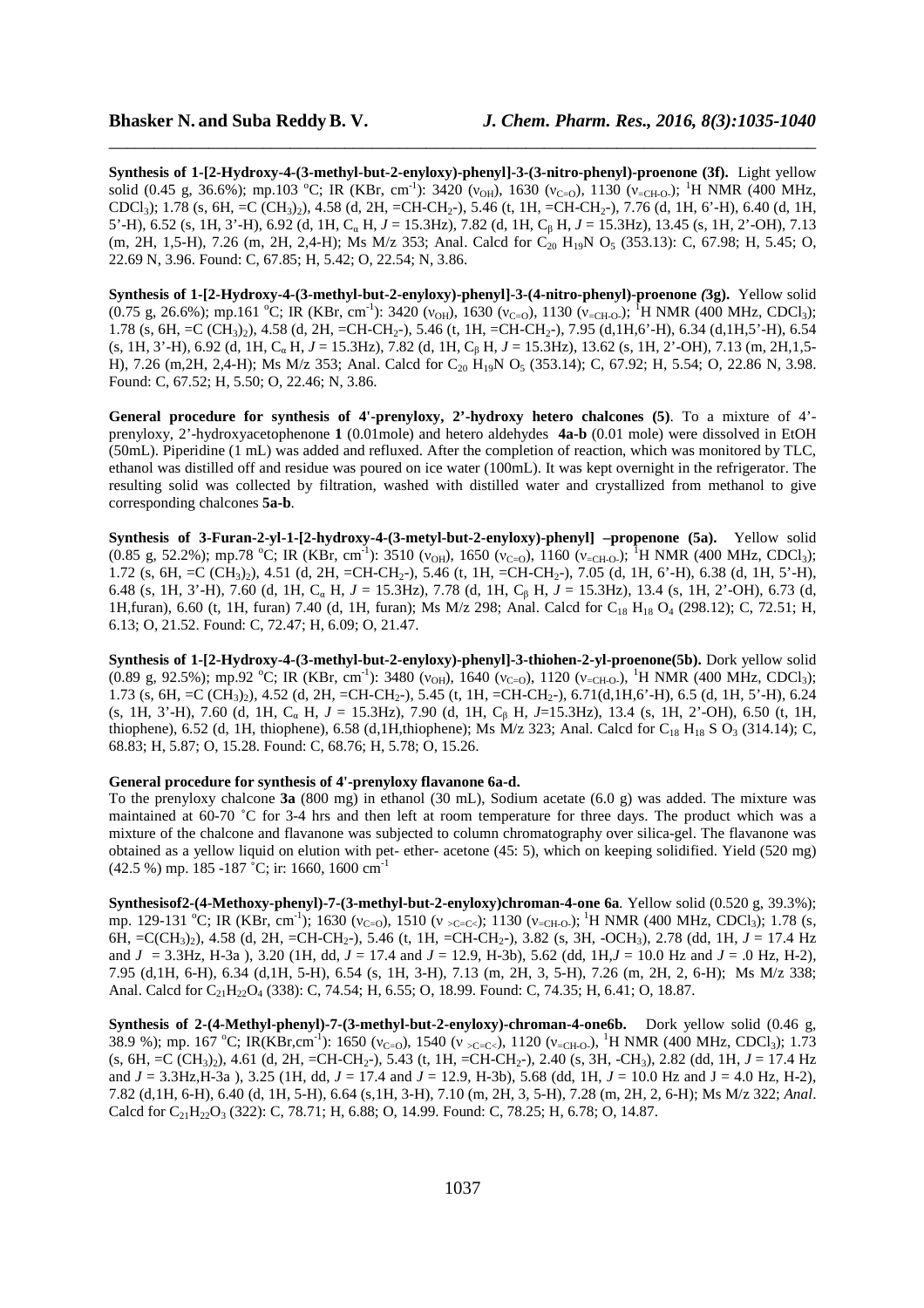#### **Synthesis of 2-(4-chloro pheny)–7-(3-methyl-but-2-enyloxy)chroman-4-one 6c.**

Light yellow solid (0.47 g, 40.5%); mp. 183 °C; IR (KBr, cm<sup>-1</sup>), 1645 ( $v_{\text{C=0}}$ ), 1535 ( $v_{\text{SC=C<sub>c</sub>}}$ ); 1080 ( $v_{\text{C=CD}}$ ); <sup>1</sup>H NMR (400 MHz, CDCl<sub>3</sub>); 1.76 (s, 6H, =C (CH<sub>3</sub>)<sub>2</sub>), 4.58 (d, 2H, =CH-CH<sub>2</sub>-), 5.46 (t, 1H, =CH-CH<sub>2</sub>-), 2.62 (dd, 1H, *J* = 17.4 Hz and *J* = 3.3 Hz, H-3a ), 3.15 (1H, dd, *J* = 17.4 and *J* = 12.9, H-3b), 5.68 (dd, 1H, *J* = 10.0 Hz and *J* = 4.0 Hz, H-2), 7.95 (d, 1H, 6-H), 6.34 (d, 1H, 5-H), 6.54 (s, 1H, 3-H), 7.13 (m, 2H, 1, 5-H), 7.26 (m, 2H, 2, 4-H); Ms M/z 342; Anal. Calcd for  $C_{20}H_{19}ClO_3$  (342): C, 70.11; H, 5.59; O, 14.09. Found: C, 70.05; H, 5.54; O, 14.07.

\_\_\_\_\_\_\_\_\_\_\_\_\_\_\_\_\_\_\_\_\_\_\_\_\_\_\_\_\_\_\_\_\_\_\_\_\_\_\_\_\_\_\_\_\_\_\_\_\_\_\_\_\_\_\_\_\_\_\_\_\_\_\_\_\_\_\_\_\_\_\_\_\_\_\_\_\_\_

**Synthesis of 2-(4-Dimethylamino-pheny)-7-(3-methyl-but-2-enyloxy)-chroman-4-one 6d.** Red solid (0.50 g, 41.2%); mp. 181 °C; IR (KBr, cm<sup>-1</sup>): 1635 ( $v_{C=O}$ ), 1540 ( $v_{C=C<}$ ); 1070 ( $v_{C=CH-O}$ ); <sup>1</sup>H NMR (400 MHz, CDCl<sub>3</sub>); 1.78 (s, 6H, =C (CH3)2), 4.58 (d, 2H, =CH-CH2-), 5.46 (t, 1H, =CH-CH2-), 2.78 (dd, 1H, *J* = 17.4 Hz and *J* = 3.3 Hz, H-3a ), 3.20 (1H, dd, *J* = 17.4 and *J* = 12.9, H-3b), 5.62 (dd, 1H, *J* = 10.0 Hz and *J* = 4.0 Hz, H-2), 7.95 (d, 1H, 6-H), 6.34 (d, 1H, 5-H), 6.54 (s, 1H, 3-H), 7.13 (m, 2H, 1, 5-H), 7.26 (m, 2H, 2, 4-H); Ms M/z 323; Anal. Calcd for C<sub>22</sub>H<sub>25</sub>NO<sub>3</sub> (351): C, 75.19; H, 7.17; O, 13.66. Found: C, 75.05; H, 7.14; O, 13.47.

#### **Antibacterial activities**

The antibacterial activity of the compounds thus prepared has been evaluated following the filter paper disc technique of Vincent and Vincent. (Gram-negative) bacteria namely *Escherichia coil* (Gram-positive) bacteria, namely *S. aureus* have been used as test organisms. 30mg of different prenylated chalcone and flavanone Compounds **3a-g, 5a-b**, **6a-d** were dissolved in 15ml of acetone. They were apportioned into 6ml to 9ml into china dishes. The walkman filter paper disc (mm diameter) was added and shaken thoroughly. They were allowed to dry. The amount of substance per paper disc was calculated (600 and 900 µg /mL). Paper discs treated without chemical agent served as control. The filter paper discs with chemical substances were implanted onto a log phase bacterial seeded nutrient, agar plates, Petri plates thus prepared were incubated at 37°c for 72 hours and the zone of inhibition of bacterial growth was measured. Then, the antimicrobial activity of the test agents was determined by measuring the diameter of zone of inhibition expressed in mm. the experiment was carried out in triplicate.

## **RESULTS AND DISCUSSION**

The synthesis of **3a** and **5a** was carried out by condensation with an ethanolic solution of an 4-renyloxy 2-hydroxy acetophenone **1** in the presence of piperidine with *P*–methoxy benzaldehyde **2a** or furfuraldehyde **4a** as shown in the scheme-I. The compounds  $3a$  and  $5a$  gave violet colouration with alcoholic Fecl<sub>3</sub> test indicating the presence of chelated hydroxyl group in it. IR spectra of compounds **3a** showed a broad band centered at 3420 cm-1 assignable to chelated hydroxyl (-OH) group. An intense absorption observed at  $1630 \text{ cm}^{-1}$  is for hydrogen bonded carbonyl (>C=O) function in the chalcone. These two absorptions indicate the presence of a 2'- hydroxyl system in 4'-Oprenylated chalcone. Vinylic stretching of Tran's double bond ( $\geq$ C $\leq$ ) is observed at 1575 cm<sup>-1</sup> and 1360 cm<sup>-1</sup>. The presence of Gem-dim ethyl function in the compound is indicated by the absorption at 1360 cm<sup>-1</sup> and (=CH-O-) group absorption at  $1130 \text{ cm}^{-1}$ . Other aromatic skeletal vibrations were also observed in the spectrum.

The <sup>1</sup>HNMR Spectra exhibited as a broad singlet due to Gem-dim ethyl function of 4'-O-prenyl group appeared at 1.75 δ integrating for six hydrogens. A doublet recorded at 4.62 δ (*J*=3Hz) is ascribed to one methylene group of prenyl substitution attached to hydroxyl group of aromatic ring. A triplet with intensity corresponding to two hydrogens is split due to coupling with Vinylic hydrogen in isopentenyl group which appear at 5.41δ. This completes the set of peaks characteristic of 4'-prenyloxy group. Acetophenone ring of chalcone as A-ring has down field absorption observed at 7.95δ. It is justifiable only if the hydrogen is present near carbonyl group since it can appear at a low field due to deshielding effect of carbonyl function and the remaining two hydrogens appeared at 6.54δ, 6.34δ. The characteristic signals for  $C_\alpha$ ,  $C_\beta$  hydrogens of chalcone double bond appears as doublets which are observed at 7.92 δ (d, 1H, *J*=15.3Hz) and 8.12 δ (d, 1H, *J*=15.3Hz) respectively. 4'-Prenyloxy chalcone has *p*methoxy phenyl as B-ring. The hydrogens of phenyl ring have appeared peaks in between 7.20δ - 7.55δ range, and three hydrogens of methoxy group appeared as broad singlet at 3.82δ and 2'-hydroxy group appeared as broad singlet at 13.54  $\delta$ 

Confirmative proof for the structure proposed for 4'-prenyloxy chalcone **3a** came from the fragmentation pattern observed in mass spectrum which is well supported by elemental composition offered by accurate mass 338 M/z measurement system. Some Important fragmentation peaks 307 m/z, 254 m/z, 145 m/z, 69(68%) m/z, 41(100%) m/z. It is found to be in agreement with the literature.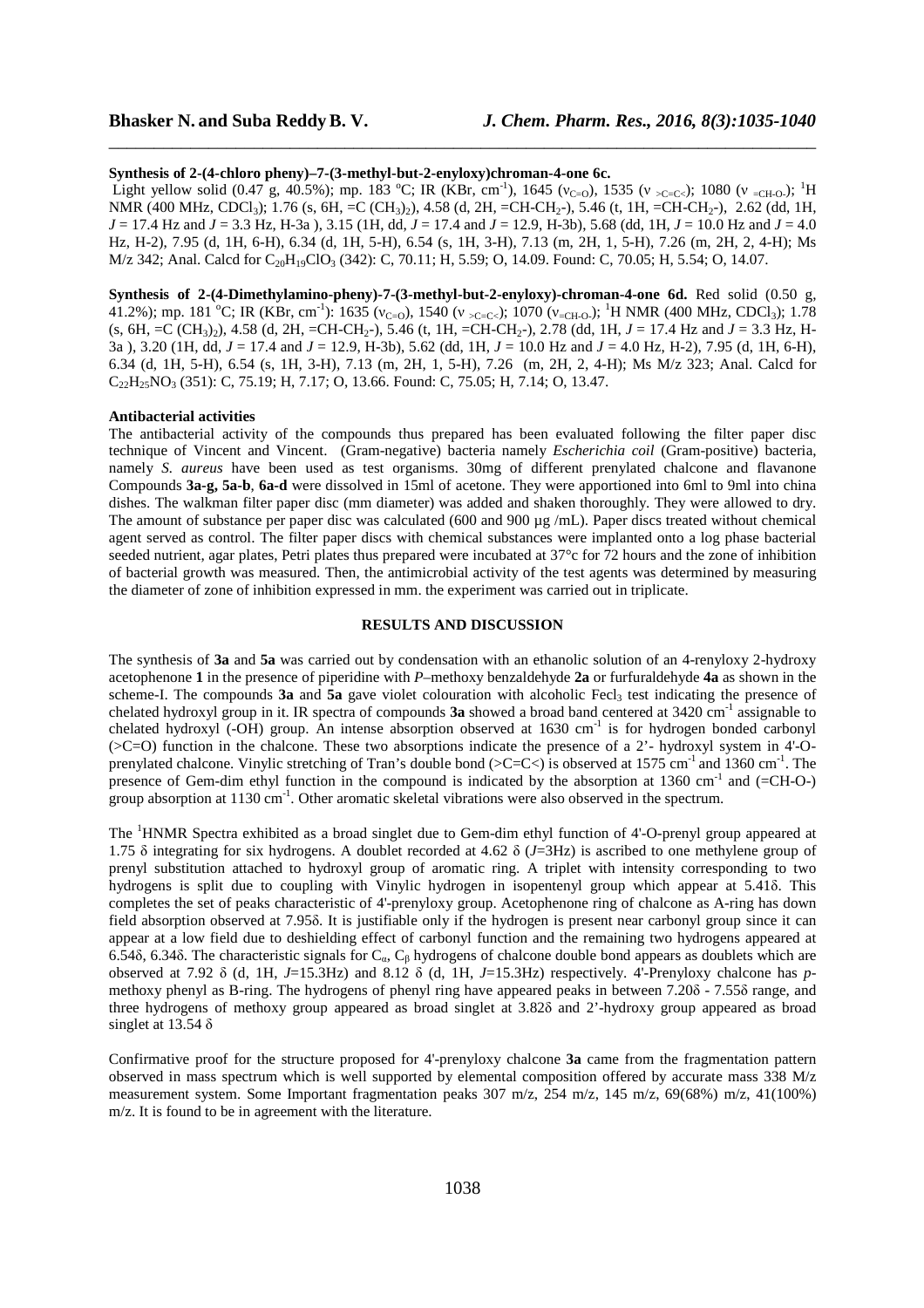

All the prenyloxy chalcones were screened for their antibacterial activity against *Escherichia coli* and *staphylococcus aureus* using *streptomycin* as standard drug. Nutrient Agar was used as culture medium. Test solution and standard drug having 400and 600 µg/ml concentrations were prepared in acetone and used for testing growth inhibition by filter paper disc echique of Vincent and Vincent [15].

The results revealed that majority of the synthesized compounds showed varying degrees of inhibition against the tested microorganisms. In general, the inhibitory activity against the Gram-negative bacteria was higher than that of the Gram-positive bacteria. The **3a, 3b, 5a, 5b** showed excellent activity against Gram-negative bacteria, *E. coli* and **6a, 6b** showing good activity against Gram-positive bacteria *S. aureus*. And **3f, 3g, 3h** showed weak activities against *E. coli* and *S. aureus* respectively. The preliminary result confirms the importance of prenyloxy nucleus and hetero nucleus with respect to antibacterial activity. The results of the compounds of preliminary antibacterial testing are shown in **Table-1.** 

|  |  | Table 1. Antibacterial activity of compound (3a-g, 4a-d, 6a-b) |
|--|--|----------------------------------------------------------------|
|--|--|----------------------------------------------------------------|

| C.No |                 | Antibacterialactivity Inhibition(mm) |                     | Antibacterialactivity | Inhibition(mm)                 |
|------|-----------------|--------------------------------------|---------------------|-----------------------|--------------------------------|
|      | $E.$ Coli $(-)$ | $S_\text{.} \text{aures}(+)$         | C.No                | $E.$ Coli $(-)$       | $S_\text{.} \textit{aures}(+)$ |
| 3a   | 7.8             | 8.5                                  | эa                  | 8.9                   |                                |
| 3b   | 7.6             | 7.8                                  | 5b                  | 8.8                   | 5.6                            |
| 3c   | 6.4             | 6.5                                  | ба                  | 7.8                   | 6.7                            |
| 3d   | 4.8             | 4.3                                  | 6b                  | 7.9                   | 6.6                            |
| 3e   | 3.6             | 5.0                                  | 6с                  | 7.2                   | 6.4                            |
| 3f   | 3.8             | 4.0                                  | 6d                  | 7.5                   | 7.2                            |
| 3g   | 7.7             | 4.6                                  | <i>Streptomycin</i> | 9.0                   | 6.0                            |

#### **Acknowledgement**

N.B thank to IICT, Hyd, for the financial support and award of fellowship